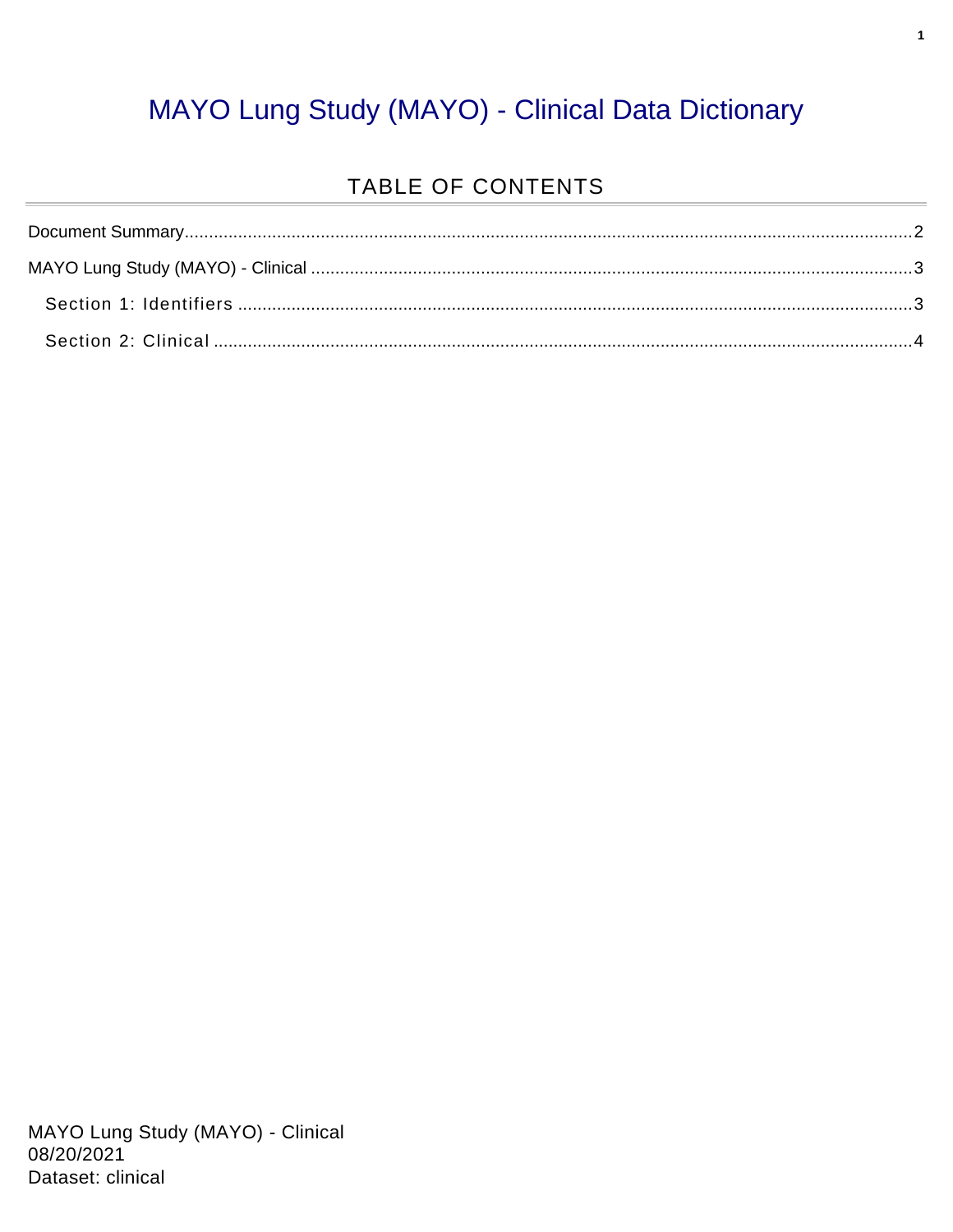### Document Summary

<span id="page-1-0"></span>

| Property          | Value                             |  |  |
|-------------------|-----------------------------------|--|--|
| Document Title    | MAYO Lung Study (MAYO) - Clinical |  |  |
| Date Created      | 08/20/2021                        |  |  |
| For Dataset       | clinical                          |  |  |
| Sections          | 2                                 |  |  |
| <b>Entries</b>    | 49                                |  |  |
| Document Filename | dictionary_clinical-08202021.rtf  |  |  |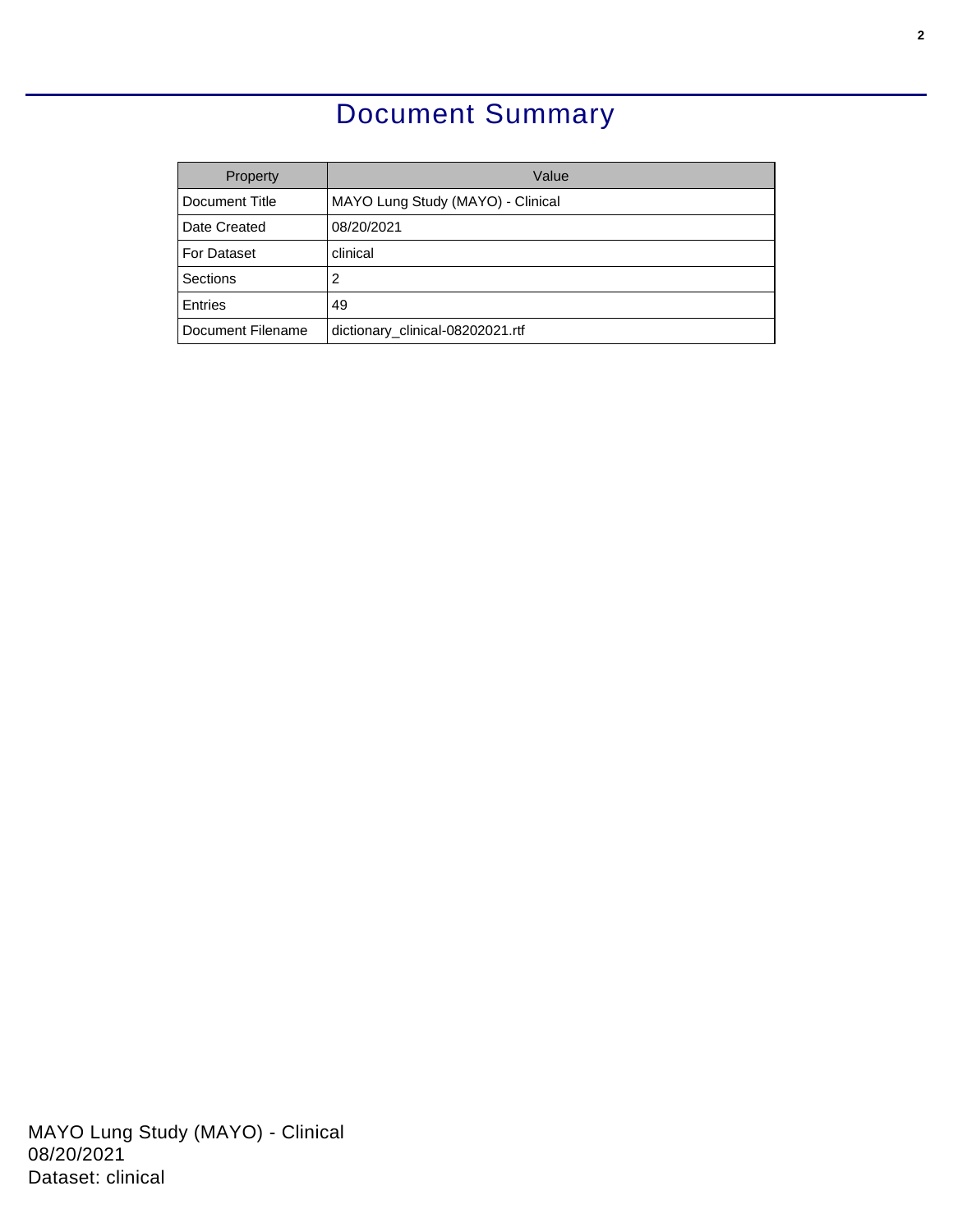# MAYO Lung Study (MAYO) - Clinical Section 1: Identifiers

<span id="page-2-1"></span><span id="page-2-0"></span>

| <b>Variable</b> | Label              | Description | Format Text |
|-----------------|--------------------|-------------|-------------|
| <b>PID</b>      | Patient Identifier |             | Num         |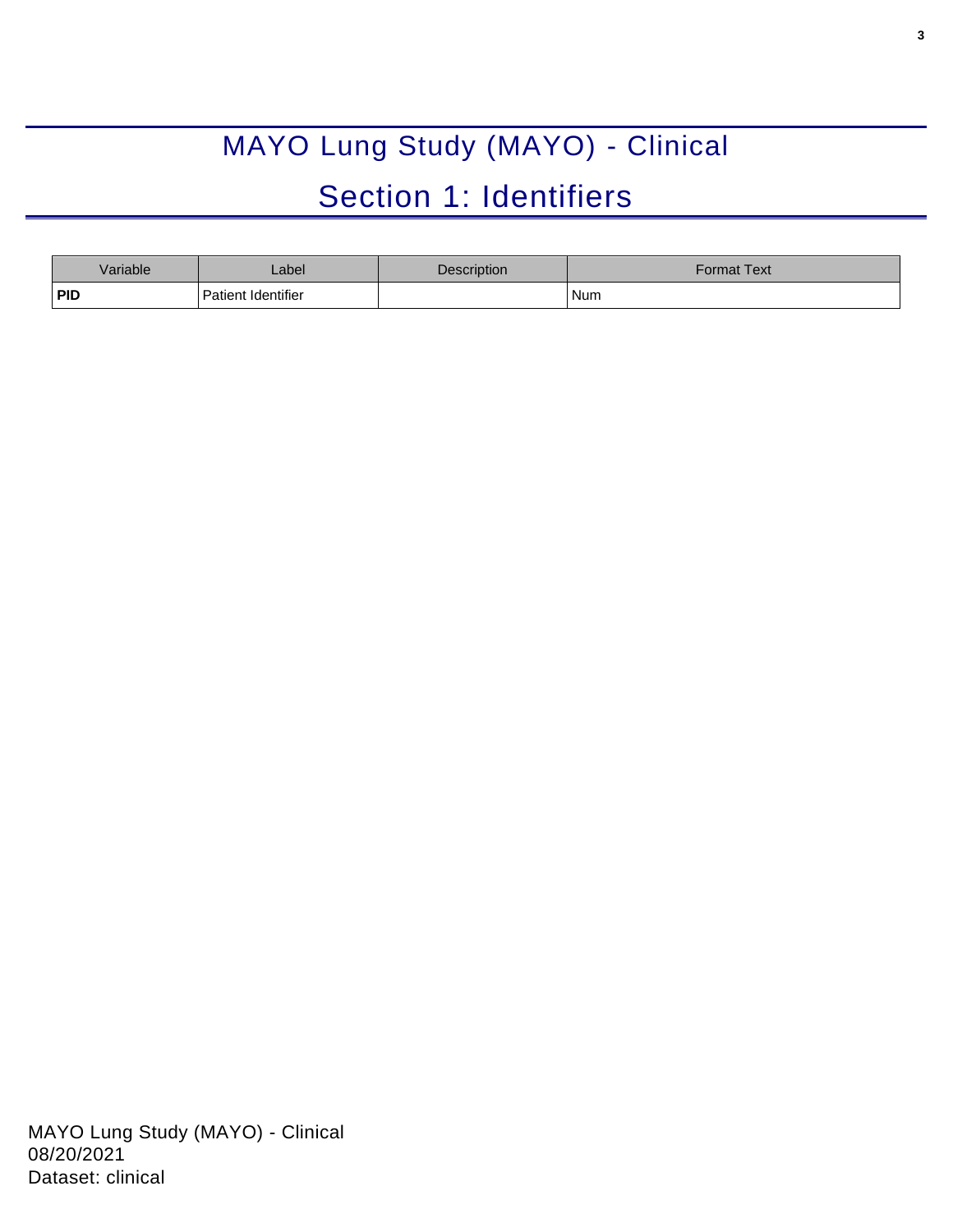## Section 2: Clinical

<span id="page-3-0"></span>

| Variable                  | Label                                  | Description                                                                   | <b>Format Text</b>                                                                                                                                                                                                                                                                                                                                                                                                             |
|---------------------------|----------------------------------------|-------------------------------------------------------------------------------|--------------------------------------------------------------------------------------------------------------------------------------------------------------------------------------------------------------------------------------------------------------------------------------------------------------------------------------------------------------------------------------------------------------------------------|
| clin_age_detect           | Age At Detection                       |                                                                               | <b>Num</b><br>.M="Missing / Not Applicable"                                                                                                                                                                                                                                                                                                                                                                                    |
| clin_age_entry            | Age At Entry                           |                                                                               | <b>Num</b>                                                                                                                                                                                                                                                                                                                                                                                                                     |
| clin_best_assess_d<br>ate | Date Of Best Assessment                | Date of 1st pathologic<br>diagnosis                                           | <b>SAS Date</b>                                                                                                                                                                                                                                                                                                                                                                                                                |
| clin_bilobectomy1-2       | <b>Bilobectomy Site</b>                |                                                                               | M="Missing / Not Applicable"<br>$1 = "Right"$<br>$2 = "Left"$<br>3="Right upper lobe"<br>4="Right middle lobe"<br>5="Right lower lobe"<br>6="Left upper lobe"<br>7="Lingula"<br>8="Left lower lobe"<br>9="Side or lobe unknown"                                                                                                                                                                                                |
| clin_cigs_per_day         | Cigarettes Per Day If Still<br>Smoking |                                                                               | <b>Num</b><br>M="Missing / Not Applicable"                                                                                                                                                                                                                                                                                                                                                                                     |
| clin_confirmed            | Confirmation                           |                                                                               | 1="Confirmed"<br>2="Probable"                                                                                                                                                                                                                                                                                                                                                                                                  |
| clin_confirmed_mo<br>de   | Mode Of Best Assessment                | Note: For confirmation nos.<br>05-09 must have<br>compatible clinical picture | 1="Resected specimen"<br>2="Thoracotomy/biopsy only"<br>3="Bronchial biopsy/ curette"<br>4="Autopsy, if not detected or confirmed during life"<br>5="Bronchopulmonary cytology (incl. brush)"<br>6="Needle aspiration or biopsy of pulmonary lesion"<br>7="Sputum cytology"<br>8="Other biopsy (metastasis)"<br>9="Other cytology (pleural fluid, etc.)"<br>10="X-ray or clinical only, no cytology/histology"<br>99="Unknown" |
| clin_death_comp           | Did Complications Lead To<br>Death?    |                                                                               | .N="Not Applicable"<br>$0 = "No"$<br>$1 = "Yes"$<br>9="Uncertain"                                                                                                                                                                                                                                                                                                                                                              |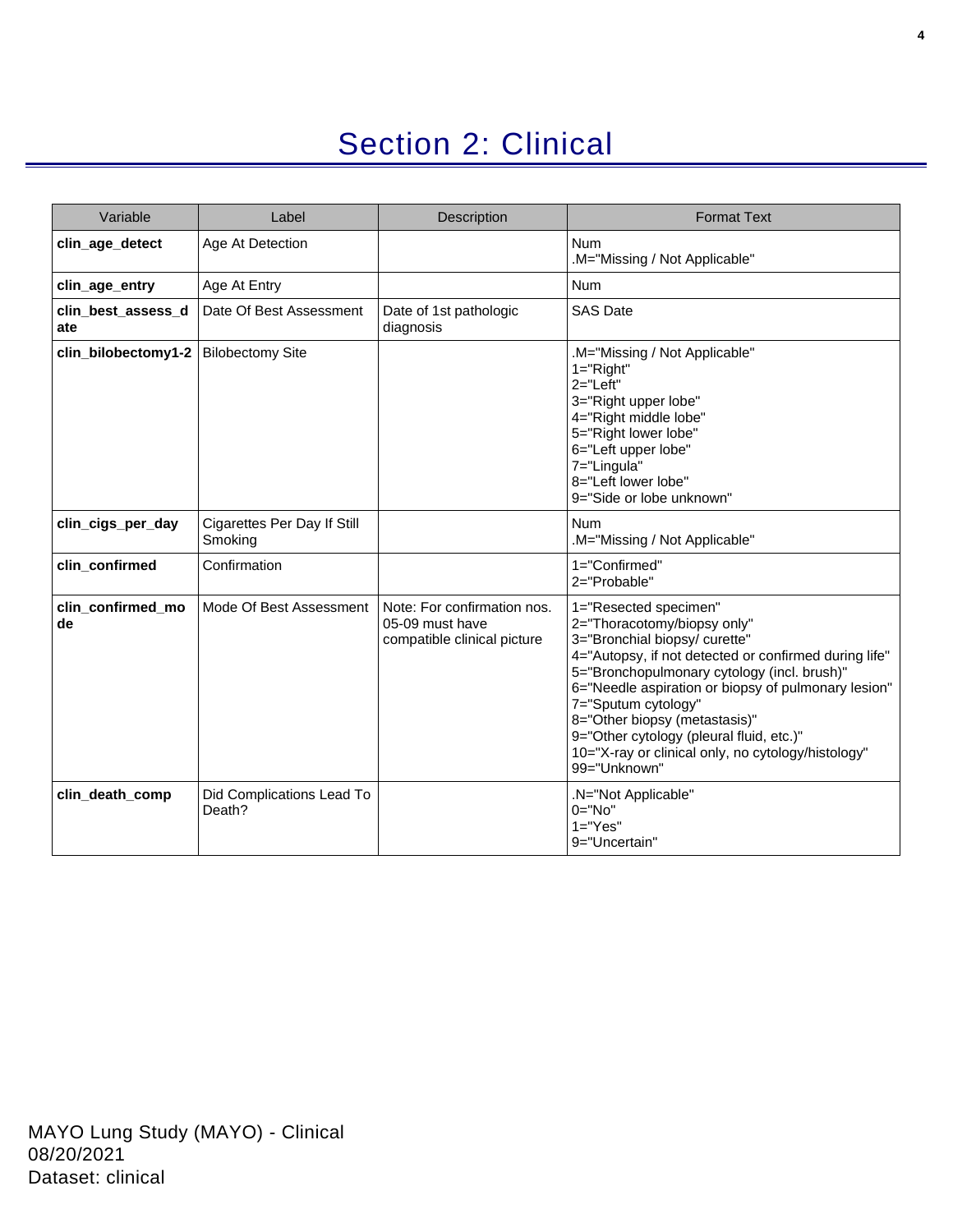| Variable                         | Label                                                 | Description                                                                                                      | <b>Format Text</b>                                                                                                                                                                                                                                                                                                                                                                                                                                                                                                                                                                                        |
|----------------------------------|-------------------------------------------------------|------------------------------------------------------------------------------------------------------------------|-----------------------------------------------------------------------------------------------------------------------------------------------------------------------------------------------------------------------------------------------------------------------------------------------------------------------------------------------------------------------------------------------------------------------------------------------------------------------------------------------------------------------------------------------------------------------------------------------------------|
| clin_detect_mode                 | Mode Of Detection                                     | Codes 06, 07, and 08 -<br>Patient consulted MD for<br>non-LC symptoms, interval<br>test led to work-up for tumor | 1="Routine study x-ray"<br>2="Routine study x-ray. Patient had consulted MD<br>for non-specific symptoms that were retrospectively<br>considered suggestive of lung cancer"<br>3="Routine study sputum"<br>4="Routine study x-ray and sputum"<br>5="Routine study x-ray and sputum. Patient had<br>consulted MD for non-specific symptoms that were<br>retrospectively considered suggestive of lung<br>cancer"<br>6="Interval x-ray"<br>7="Interval sputum"<br>8="Interval sputum and x-ray"<br>9="Patient consulted MD for interval LC symptoms"<br>10="Interval death"<br>$11="Other"$<br>99="Unknown" |
| clin_dx_date<br>clin_enroll_date | <b>Detection Date</b><br><b>Enrollment Date</b>       |                                                                                                                  | <b>SAS Date</b><br><b>SAS Date</b>                                                                                                                                                                                                                                                                                                                                                                                                                                                                                                                                                                        |
|                                  |                                                       |                                                                                                                  | .M="Missing / Not Applicable"                                                                                                                                                                                                                                                                                                                                                                                                                                                                                                                                                                             |
| clin_last_neg_sput_<br>date      | Date Of Last Negative<br>Routine - Sputum             |                                                                                                                  | <b>SAS Date</b><br>M="Missing / Not Applicable"                                                                                                                                                                                                                                                                                                                                                                                                                                                                                                                                                           |
| clin_last_neg_sput_<br>stat      | Result - Sputum                                       |                                                                                                                  | .M="Missing / Not Applicable"<br>1="Cancer"<br>2="Marked atypia"<br>3="Moderate atypia"<br>4="Slight atypia"<br>5="Negative"<br>8="Unsatisfactory"<br>9="Not done/Unknown"                                                                                                                                                                                                                                                                                                                                                                                                                                |
| clin_last_neg_xray_<br>date      | Date Of Last Negative<br>Routine - Xray               |                                                                                                                  | <b>SAS Date</b><br>M="Missing / Not Applicable"                                                                                                                                                                                                                                                                                                                                                                                                                                                                                                                                                           |
| clin_last_neg_xray_<br>stat      | Result - Xray                                         |                                                                                                                  | .M="Missing / Not Applicable"<br>$1 = "S N2"$<br>2="SN2 - no significant abnormality/ other<br>significant abnormality "<br>$3 = "SN1$<br>4="SN1 - no significant abnormality/ other<br>significant abnormality "<br>5="No significant abnormality<br>6="Other significant abnormality<br>8="Unsatisfactory<br>9="Not done/unknown"                                                                                                                                                                                                                                                                       |
| clin_lobectomy_site<br>$1 - 2$   | Lobectomy Site                                        |                                                                                                                  | .M="Missing / Not Applicable"<br>$1 = "Right"$<br>$2 = "Left"$<br>3="Right upper lobe"<br>4="Right middle lobe"<br>5="Right lower lobe"<br>6="Left upper lobe"<br>7="Lingula"<br>8="Left lower lobe"<br>9="Side or lobe unknown"                                                                                                                                                                                                                                                                                                                                                                          |
| clin_lung_ca_has_s<br>ympt       | Lung Cancer Symptoms<br>Present (However<br>Detected) |                                                                                                                  | $0 = "No"$<br>$1="Yes"$<br>9="Unknown"                                                                                                                                                                                                                                                                                                                                                                                                                                                                                                                                                                    |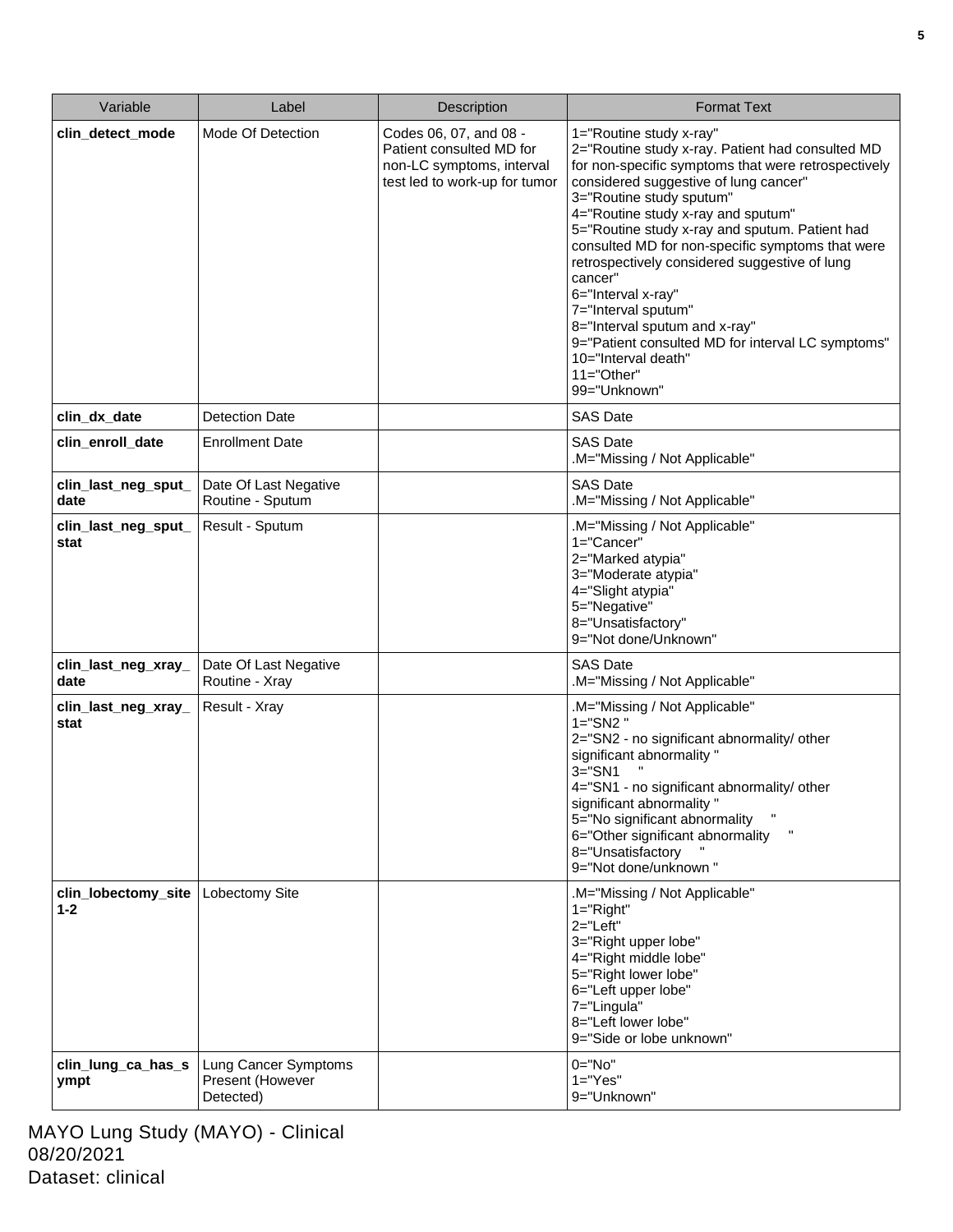| Variable                                         | Label                                           | <b>Description</b> | <b>Format Text</b>                                                                                                                                                                                                                                                                                                                                                                                                                                                                      |
|--------------------------------------------------|-------------------------------------------------|--------------------|-----------------------------------------------------------------------------------------------------------------------------------------------------------------------------------------------------------------------------------------------------------------------------------------------------------------------------------------------------------------------------------------------------------------------------------------------------------------------------------------|
| clin_lung_ca_sympt<br>$1 - 5$                    | Symptom Type 1 (If<br><b>Symptoms Present)</b>  |                    | .M="Missing / Not Applicable"<br>1="Pneumonia, persistent or recurrent"<br>2="Hemoptysis, significant or recurrent"<br>3="Wheeze, localized"<br>4="Hoarseness, worse or severe"<br>5="Chest pain"<br>6="Sputum, progressively increasing"<br>7="Shortness of breath increasing"<br>8="Cough marked, worse or new"<br>9="Significant weight loss (>10 lb)"<br>10="Lumps in neck, axilla, groin (nodes)"<br>11="Other symptoms of metastasis"<br>12="Other"<br>13="Symptoms, unspecified" |
| clin_num_segments                                | <b>Number Segments</b>                          |                    | <b>Num</b><br>.M="Missing / Not Applicable"                                                                                                                                                                                                                                                                                                                                                                                                                                             |
| clin_num_thoracoto<br>mies                       | Number Of Times<br><b>Thoracotomy Performed</b> |                    | <b>Num</b><br>.M="Missing / Not Applicable"                                                                                                                                                                                                                                                                                                                                                                                                                                             |
| clin_num_tumors                                  | Number Of Primary Lung<br><b>Tumors</b>         |                    | Num                                                                                                                                                                                                                                                                                                                                                                                                                                                                                     |
| clin_num_wedges                                  | Number Of Wedges                                |                    | <b>Num</b><br>.M="Missing / Not Applicable"                                                                                                                                                                                                                                                                                                                                                                                                                                             |
| clin_oth_surg_site                               | Other Site, Specify                             |                    | .M="Missing / Not Applicable"<br>$1 = "Right"$<br>$2 = "Left"$<br>3="Right upper lobe"<br>4="Right middle lobe"<br>5="Right lower lobe"<br>6="Left upper lobe"<br>7="Lingula"<br>8="Left lower lobe"<br>9="Side or lobe unknown"                                                                                                                                                                                                                                                        |
| clin_pack_years                                  | <b>Total Pack Years</b>                         |                    | <b>Num</b>                                                                                                                                                                                                                                                                                                                                                                                                                                                                              |
| clin_patient_grp                                 | Patient Group At Detection                      |                    | 1="Participant"<br>2="Participant, withdrawn dropout, refused, etc.)"<br>3="Participant, completed 6 years screening "<br>4="Participant, no initial sputum but otherwise<br>eligible"<br>5="Control"<br>6="Control, no initial sputum but otherwise eligible"<br>7="Other"                                                                                                                                                                                                             |
| clin_patient_type                                | <b>Type Of Patient</b>                          |                    | 1="Prevalence near"<br>2="Prevalence distant"<br>3="Incidence near"<br>4="Incidence distant"                                                                                                                                                                                                                                                                                                                                                                                            |
| clin_pneumonectom   Pneumonectomy Site<br>y_site |                                                 |                    | .M="Missing / Not Applicable"<br>$1 = "Right"$<br>2="Left"<br>3="Right upper lobe"<br>4="Right middle lobe"<br>5="Right lower lobe"<br>6="Left upper lobe"<br>7="Lingula"<br>8="Left lower lobe"<br>9="Side or lobe unknown"                                                                                                                                                                                                                                                            |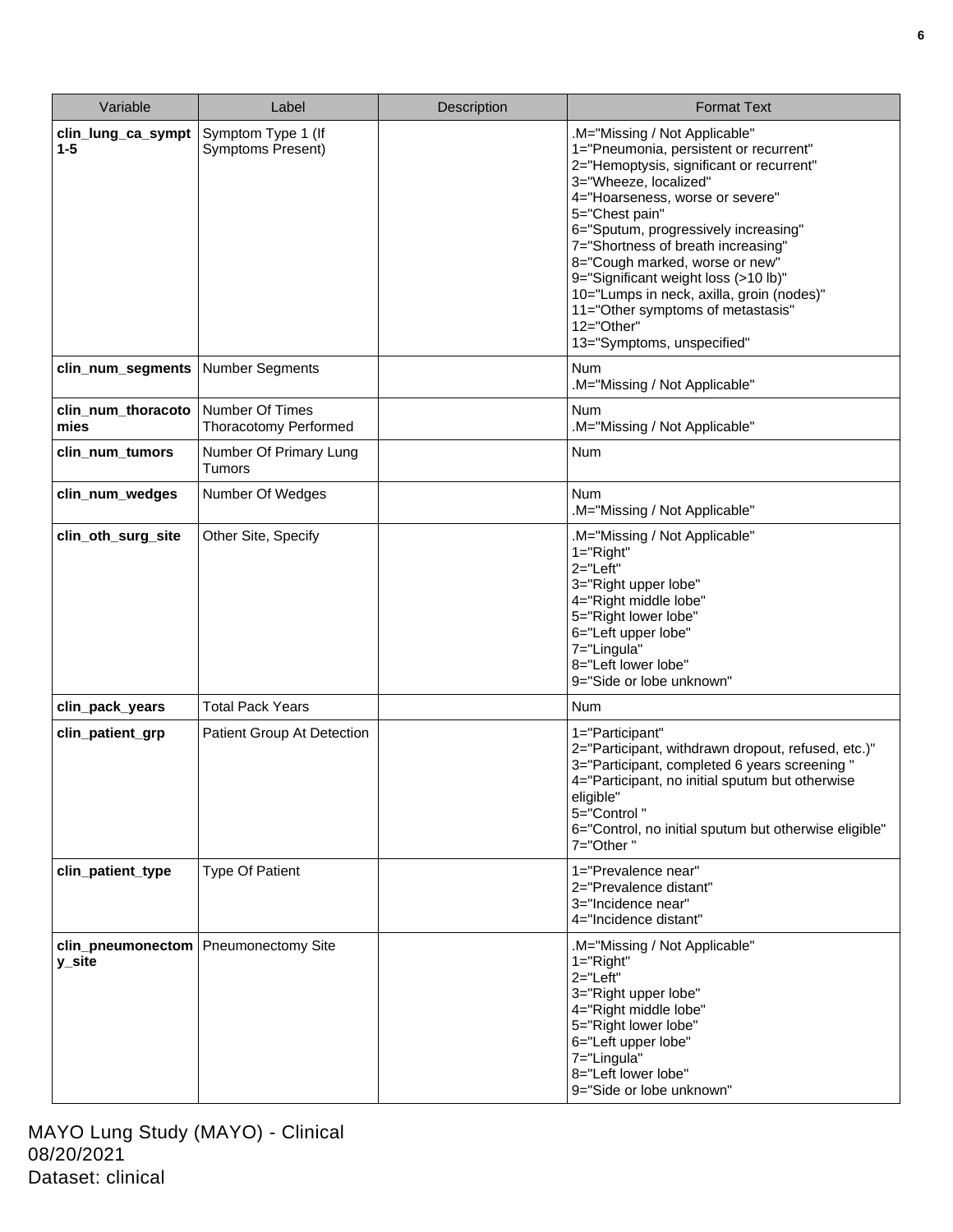| Variable                       | Label                                        | Description                                 | <b>Format Text</b>                                                                                                                                                                                                               |
|--------------------------------|----------------------------------------------|---------------------------------------------|----------------------------------------------------------------------------------------------------------------------------------------------------------------------------------------------------------------------------------|
| clin_prev_scr_date             | Date Prevalence Screen<br>Began              |                                             | <b>SAS Date</b>                                                                                                                                                                                                                  |
| clin_quit_months               | <b>Months Since Quitting</b>                 |                                             | <b>Num</b><br>.M="Missing / Not Applicable"                                                                                                                                                                                      |
| clin_rad_pneum_sit<br>е        | Radical/Extend.<br><b>Pneumonectomy Site</b> |                                             | M="Missing / Not Applicable"<br>$1 = "Right"$<br>$2 = "Left"$<br>3="Right upper lobe"<br>4="Right middle lobe"<br>5="Right lower lobe"<br>6="Left upper lobe"<br>7="Lingula"<br>8="Left lower lobe"<br>9="Side or lobe unknown"  |
| clin_resection_exte<br>nt_site | Resection, Extent<br><b>Unknown Site</b>     |                                             | .M="Missing / Not Applicable"<br>$1 = "Right"$<br>2="Left"<br>3="Right upper lobe"<br>4="Right middle lobe"<br>5="Right lower lobe"<br>6="Left upper lobe"<br>7="Lingula"<br>8="Left lower lobe"<br>9="Side or lobe unknown"     |
| clin_segmentectom<br>y_site1-3 | Segmentectomy Site                           |                                             | .M="Missing / Not Applicable"<br>$1 = "Right"$<br>$2 = "Left"$<br>3="Right upper lobe"<br>4="Right middle lobe"<br>5="Right lower lobe"<br>6="Left upper lobe"<br>7="Lingula"<br>8="Left lower lobe"<br>9="Side or lobe unknown" |
| clin_sleeve_lobecto<br>my_site | Sleeve Lobectomy Site                        |                                             | .M="Missing / Not Applicable"<br>1="Right"<br>$2 = "Left"$<br>3="Right upper lobe"<br>4="Right middle lobe"<br>5="Right lower lobe"<br>6="Left upper lobe"<br>7="Lingula"<br>8="Left lower lobe"<br>9="Side or lobe unknown"     |
| clin_smoker_at_det<br>ect      | <b>Smoker At Detection</b>                   |                                             | $0 = "No"$<br>$1 = "Yes"$<br>9="Unknown"                                                                                                                                                                                         |
| clin_study_sput_2n<br>d_aero   | Secondary Aerosol                            | Sputum Status at Detection<br>(Use Code I): | 1="Cancer"<br>2="Marked atypia"<br>3="Moderate atypia"<br>4="Slight atypia"<br>5="Negative"<br>8="Unsatisfactory"<br>9="Not done/Unknown"                                                                                        |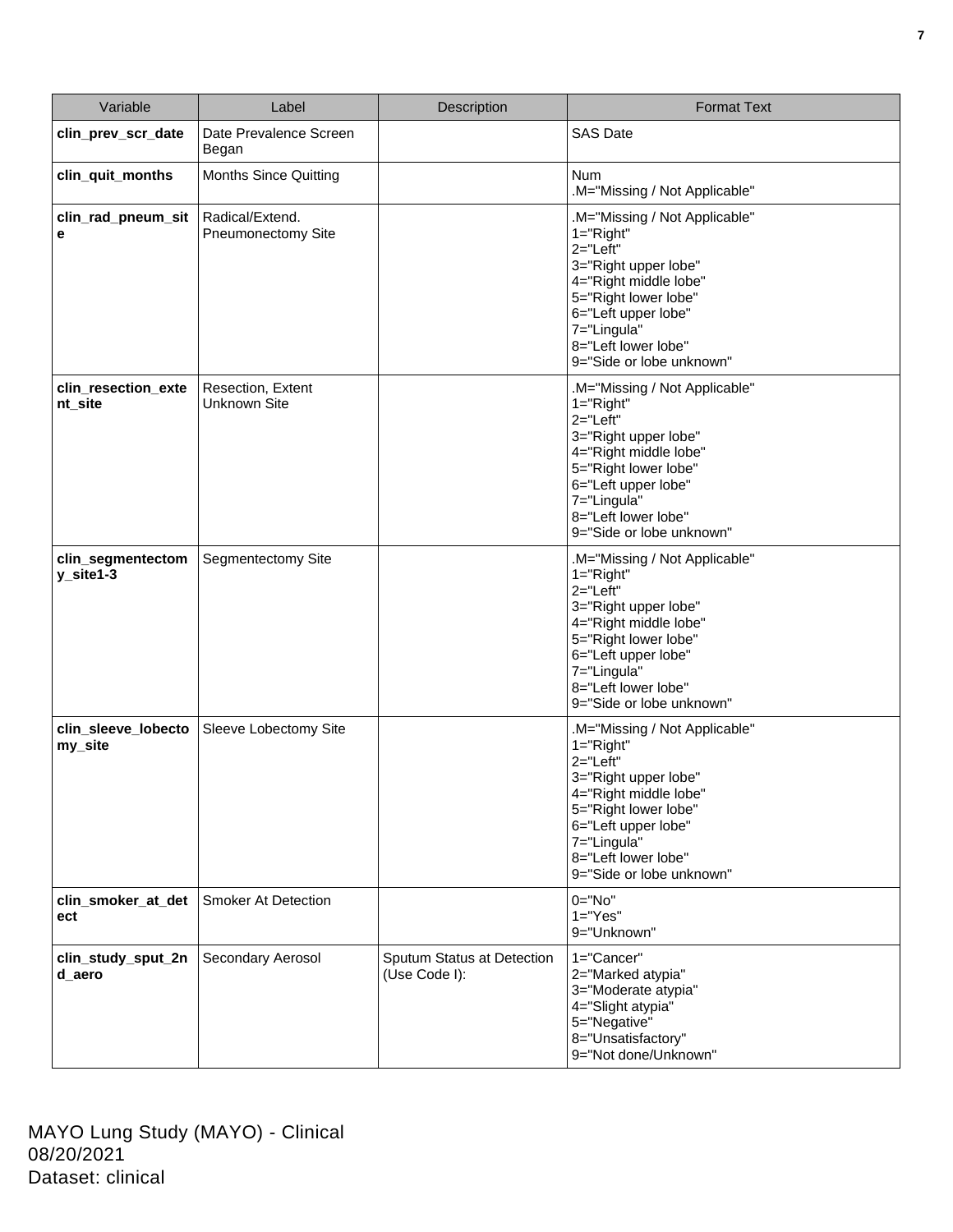| Variable                            | Label                               | Description                                                                                                                         | <b>Format Text</b>                                                                                                                                                                                                                                                                                                             |
|-------------------------------------|-------------------------------------|-------------------------------------------------------------------------------------------------------------------------------------|--------------------------------------------------------------------------------------------------------------------------------------------------------------------------------------------------------------------------------------------------------------------------------------------------------------------------------|
| clin_study_sput_2n<br>d_spont       | Secondary Spontaneous               | Sputum Status at Detection<br>(Use Code I):                                                                                         | 0="Undocumented Value"<br>$1 = "Cancer"$<br>2="Marked atypia"<br>3="Moderate atypia"<br>4="Slight atypia"<br>5="Negative"<br>8="Unsatisfactory"<br>9="Not done/Unknown"                                                                                                                                                        |
| clin study sput aer<br>$\mathbf{o}$ | Routine Study Aerosol               | Sputum Status at Detection<br>(Use Code I):                                                                                         | 0="Undocumented Value"<br>1="Cancer"<br>2="Marked atypia"<br>3="Moderate atypia"<br>4="Slight atypia"<br>5="Negative"<br>8="Unsatisfactory"<br>9="Not done/Unknown"                                                                                                                                                            |
| clin_study_sput_sp<br>ont           | <b>Routine Study</b><br>Spontaneous | Sputum Status at Detection<br>(Use Code I):                                                                                         | 1="Cancer"<br>2="Marked atypia"<br>3="Moderate atypia"<br>4="Slight atypia"<br>5="Negative"<br>6="Undocumented Value"<br>8="Unsatisfactory"<br>9="Not done/Unknown"                                                                                                                                                            |
| clin_study_xray_sta<br>t            | Routine Study X-Ray                 | X-ray Status at Detection<br>(most abnormal prior to RX,<br>Use Code II):                                                           | $1 = "SN2"$<br>2="SN2 - no significant abnormality/ other<br>significant abnormality"<br>$3 = "S N1"$<br>4="SN1 - no significant abnormality/ other<br>significant abnormality"<br>5="No significant abnormality"<br>6="Other significant abnormality"<br>7="Undocumented Value"<br>8="Unsatisfactory"<br>9="Not done/Unknown" |
| clin_surg_comp                      | <b>Complications Of Surgery</b>     |                                                                                                                                     | .M="Missing / Not Applicable"<br>$0="No"$<br>1="Yes, specify"<br>9="Unknown"                                                                                                                                                                                                                                                   |
| clin_thoractomy_no<br>_res_site     | Thoracotomy, No<br>Resection        | If thoracotomy performed,<br>extent of surgery (fill in code<br>number; if more than one<br>operation, combine for total<br>extent) | M="Missing / Not Applicable"<br>$1 = "Right"$<br>$2 = "Left"$<br>3="Right upper lobe"<br>4="Right middle lobe"<br>5="Right lower lobe"<br>6="Left upper lobe"<br>7="Lingula"<br>8="Left lower lobe"<br>9="Side or lobe unknown"                                                                                                |
| clin_treatment_date                 | <b>Treatment Date</b>               |                                                                                                                                     | <b>SAS Date</b>                                                                                                                                                                                                                                                                                                                |